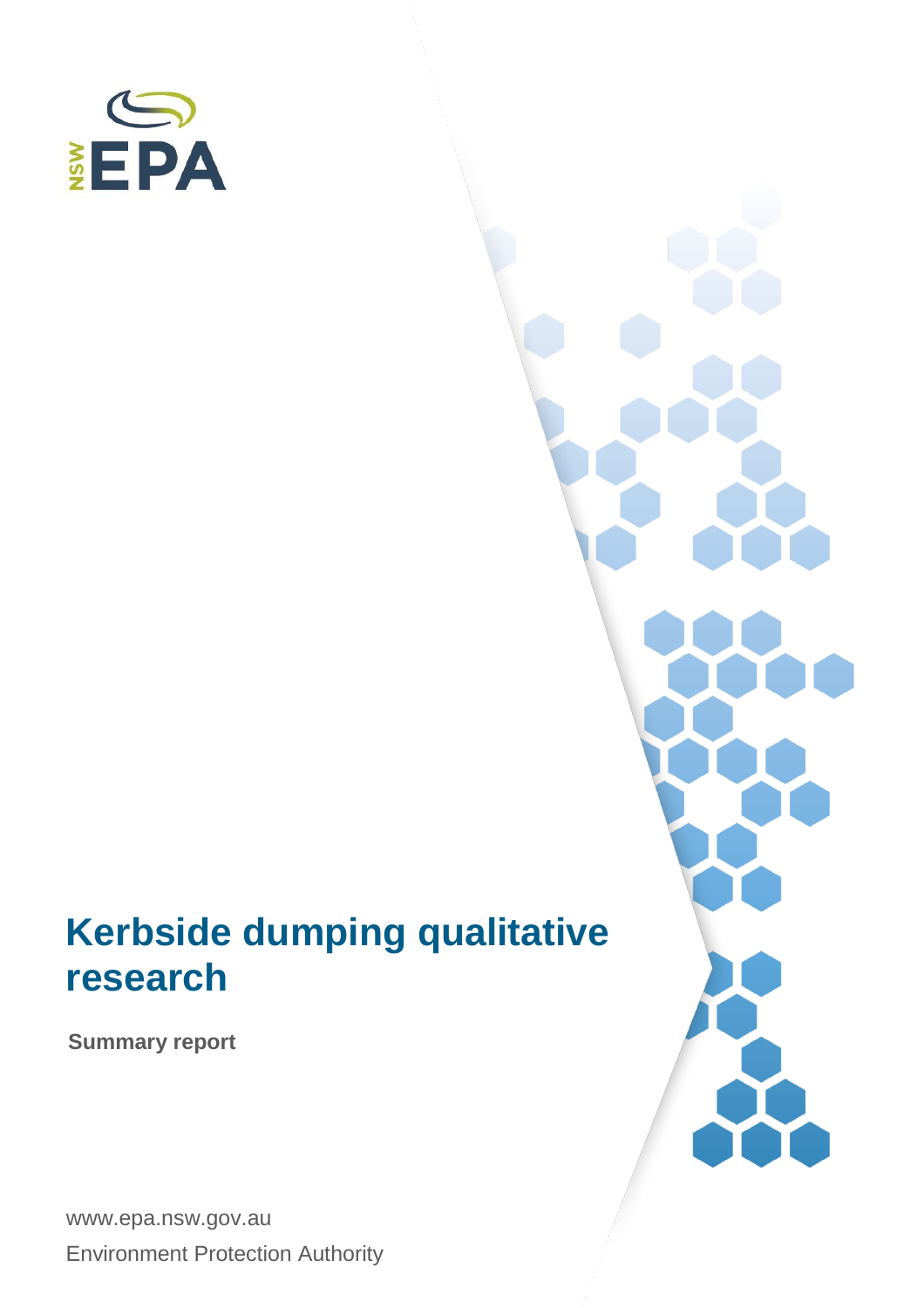© 2017 State of NSW and Environment Protection Authority

The Environment Protection Authority (EPA) has compiled this report in good faith, exercising all due care and attention. No representation is made about the accuracy, completeness or suitability of the information in this publication for any particular purpose. The EPA shall not be liable for any damage which may occur to any person or organisation taking action or not on the basis of this publication. Readers should seek appropriate advice when applying the information to their specific needs.

All content in this publication is owned by the EPA and is protected by Crown Copyright, unless credited otherwise. It is licensed under the [Creative Commons Attribution 4.0 International \(CC BY](http://creativecommons.org/licenses/by/4.0/deed.en)  [4.0\),](http://creativecommons.org/licenses/by/4.0/deed.en) subject to the exemptions contained in the licence. The legal code for the licence is available at [Creative Commons.](http://creativecommons.org/licenses/by/4.0/legalcode)

The EPA asserts the right to be attributed as author of the original material in the following manner: © State of New South Wales and the Environment Protection Authority 2017.

#### **Research conducted by:**

Ipsos Social Research Institute Level 13, 168 Walker Street North Sydney NSW 2060 Phone: +61 2 9900 5100

#### **Published by:**

Environment Protection Authority 59 Goulburn Street, Sydney NSW 2000 PO Box A290, Sydney South NSW 1232 Phone: +61 2 9995 5000 (switchboard) Phone: 131 555 (NSW only – environment information and publications requests) Fax: +61 2 9995 5999 TTY users: phone 133 677, then ask for 131 555 Speak and listen users: phone 1300 555 727, then ask for 131 555 Email: info@environment.nsw.gov.au Website: [www.epa.nsw.gov.au](http://www.epa.nsw.gov.au/)

#### **Report pollution and environmental incidents**

Environment Line: 131 555 (NSW only) or [info@environment.nsw.gov.au](mailto:info@environment.nsw.gov.au) See also www.epa.nsw.gov.au

ISBN 978 1 76039 606 0 EPA 2016/0718 March 2017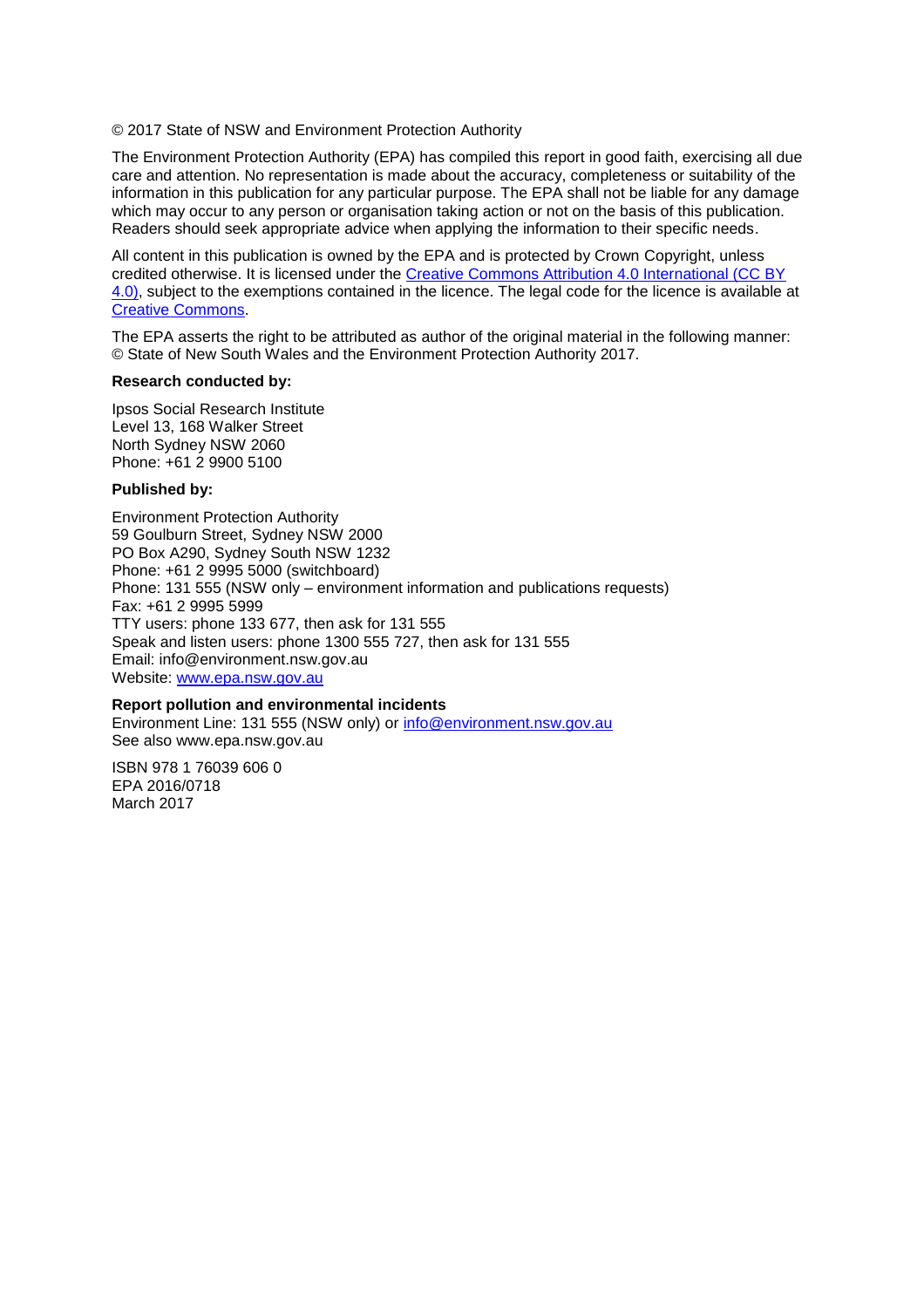# **Contents**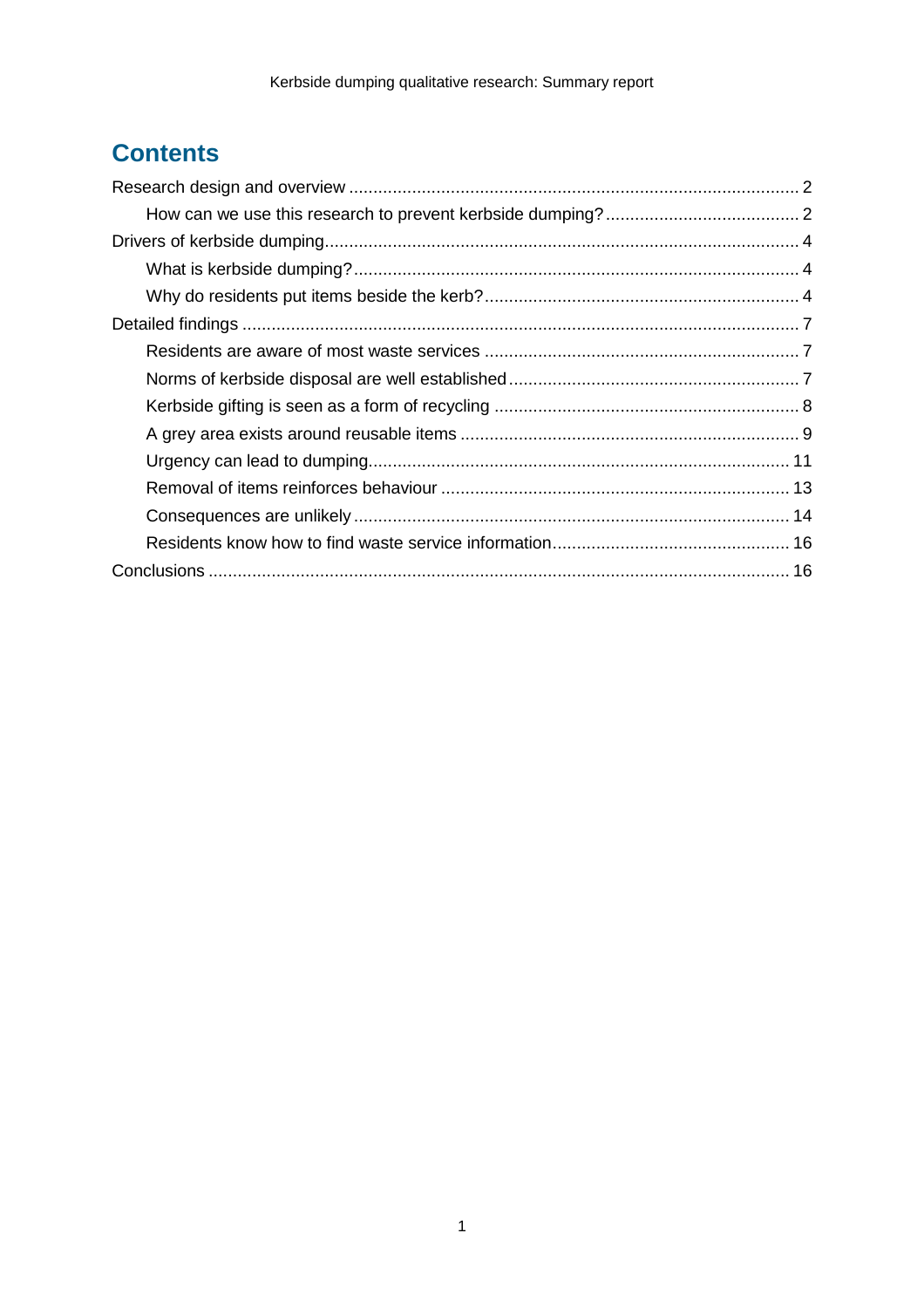# <span id="page-3-0"></span>**Research design and overview**

Cleaning up and managing waste dumped at the kerbside consumes substantial amounts of local government resources. More than one in 10 (11%) of NSW local councils spend more than \$500,000 a year combatting illegal dumping, with most of these (8%) spending over \$750,000 a year.<sup>1</sup> To prevent this type of dumping, the NSW Environment Protection Authority (EPA) commissioned Ipsos Social Research Institute to identify what motivates kerbside dumping and how we can change this behaviour. Ipsos conducted qualitative research to help answer this question. That research involved:

- eight in-depth interviews with NSW council waste managers from urban and rural areas to determine the context of kerbside dumping and identify current interventions to address the issue
- seven group discussions with members of the general public in North Sydney (1), Parramatta (3) and Hurstville (3)
- eight interviews with property and strata managers to determine their current and potential roles as conduits of information.

This report summarises the findings and proposed interventions identified in this research.

# <span id="page-3-1"></span>**How can we use this research to prevent kerbside dumping?**

Table 1 below outlines the recommendations identified through this research.

| <b>Recommendation</b> |                                                                      | <b>Potential areas of action</b>                                                                                                                                                                                   |  |
|-----------------------|----------------------------------------------------------------------|--------------------------------------------------------------------------------------------------------------------------------------------------------------------------------------------------------------------|--|
| 1                     | Clarify what is<br>acceptable when placing<br>items on the kerbside. | Councils need to decide what behaviours are acceptable when<br>residents leave items at the kerbside during non-collection periods<br>and/or without collection bookings. Areas that require clarification<br>are: |  |
|                       |                                                                      | types of items that can be left beside the kerb                                                                                                                                                                    |  |
|                       |                                                                      | how long items can be left beside the kerb                                                                                                                                                                         |  |
|                       |                                                                      | how many times an item can be left beside the kerb before an<br>alternative disposal method must be found                                                                                                          |  |
|                       |                                                                      | whether signage is necessary.                                                                                                                                                                                      |  |
|                       |                                                                      | This information should be communicated clearly to residents.                                                                                                                                                      |  |
|                       |                                                                      | Refer directly to what is acceptable and what is not.                                                                                                                                                              |  |
|                       |                                                                      | When dumping occurs, do not immediately remove the waste.<br>Ensure it is clearly marked as illegal and under investigation so that<br>residents see it.                                                           |  |

**Table 1: Recommendations from this research**

<sup>1</sup> *Illegal Dumping Research Report*, NSW Environment Protection Authority, July 2015: <http://www.epa.nsw.gov.au/resources/illegaldumping/150481-illegal-dumping-report.pdf>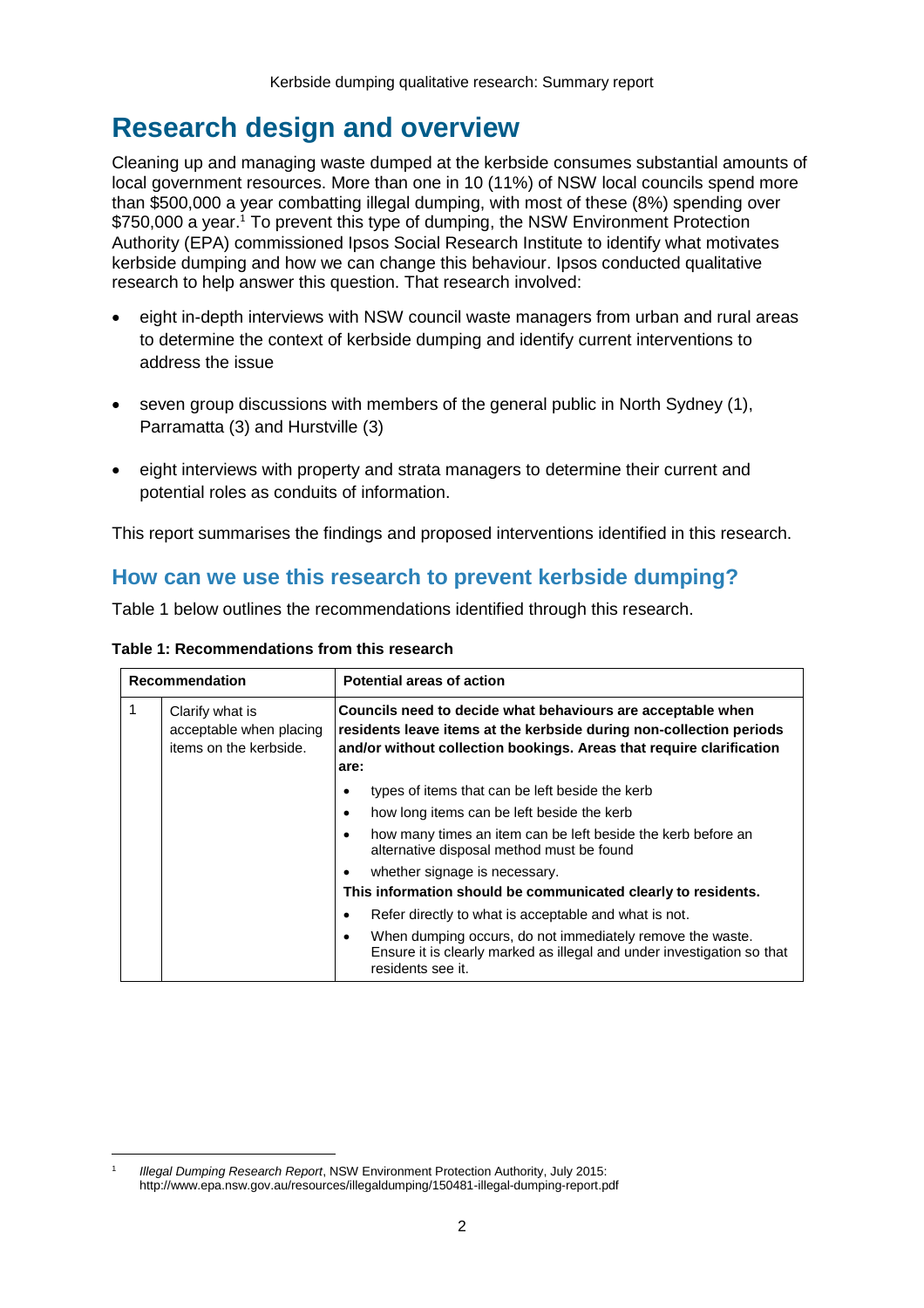| <b>Recommendation</b> |                                                                                                                           | <b>Potential areas of action</b>                                                                                                                                                                                 |
|-----------------------|---------------------------------------------------------------------------------------------------------------------------|------------------------------------------------------------------------------------------------------------------------------------------------------------------------------------------------------------------|
| $\overline{2}$        | Offer residents<br>alternatives to leaving<br>items at the kerbside<br>because they don't want<br>them to go to landfill. | Encourage the use of services such as Freecycle, Gumtree, eBay<br>and charitable recyclers rather than leaving items at the kerbside<br>for others to take.                                                      |
|                       |                                                                                                                           | In particular, encourage residents to arrange free pick-up of<br>$\bullet$<br>reusable items before putting the items at the kerbside.                                                                           |
|                       |                                                                                                                           | Consider requiring items to be labelled when left out for others to<br>$\bullet$<br>take, and require them to be brought in when they might be<br>damaged (e.g. when it might rain).                             |
|                       |                                                                                                                           | Consider implementing a council service that connects donors to<br>$\bullet$<br>those needing items.                                                                                                             |
| 3                     | Increase residents'<br>perceived likelihood of<br>being fined for dumping.                                                | Ensure residents are aware of enforcement activities.                                                                                                                                                            |
|                       |                                                                                                                           | Use tape and signage as widely and quickly as possible to identify<br>dumped items.                                                                                                                              |
|                       |                                                                                                                           | Publicise prosecutions and fines for kerbside dumping as widely as<br>$\bullet$<br>possible.                                                                                                                     |
| 4                     | Offer appropriate<br>disposal services and<br>waste infrastructure.                                                       | Ensure access to collection services at the time the need arises.                                                                                                                                                |
|                       |                                                                                                                           | Provide the shortest possible lag time between booking a service<br>$\bullet$<br>and collection. Offer residents in unit blocks the option to book<br>individual collections per unit, rather than per building. |
|                       |                                                                                                                           | Consider providing urgent collection services when items have to be<br>$\bullet$<br>disposed of within a short time frame (e.g. when a resident is<br>moving house).                                             |
|                       |                                                                                                                           | Ensure sufficient bins for general household waste and recycling are<br>$\bullet$<br>available.                                                                                                                  |
| 5                     | Give residents the right<br>information when they<br>are open to messaging<br>via third-parties.                          | Provide information to tenants about waste disposal services at<br>effective times (e.g. when they move in or when they provide notice<br>to vacate).                                                            |
|                       |                                                                                                                           | Including information on the time needed to book a collection and<br>$\bullet$<br>penalties for illegal dumping.                                                                                                 |
|                       |                                                                                                                           | Build partnerships with appropriate third parties to provide<br>information.                                                                                                                                     |
|                       |                                                                                                                           | Property managers are willing to providing information to tenants, as<br>they are often responsible for managing dumped waste left by<br>tenants.                                                                |
|                       |                                                                                                                           | Strata managers are far less motivated to provide waste information,<br>as they are often not responsible for managing dumping when it<br>occurs.                                                                |
|                       |                                                                                                                           | Consider providing information about waste disposal options when<br>$\bullet$<br>people buy new items (e.g. at IKEA or Fantastic Furniture).                                                                     |
|                       |                                                                                                                           | Consider encouraging white goods retailers to promote collection<br>$\bullet$<br>services.                                                                                                                       |
| 6                     | Improve residents'<br>motivation to use<br>legitimate waste disposal<br>services.                                         | Develop communications strategies that improve residents'<br>motivation to arrange council collection of waste items.                                                                                            |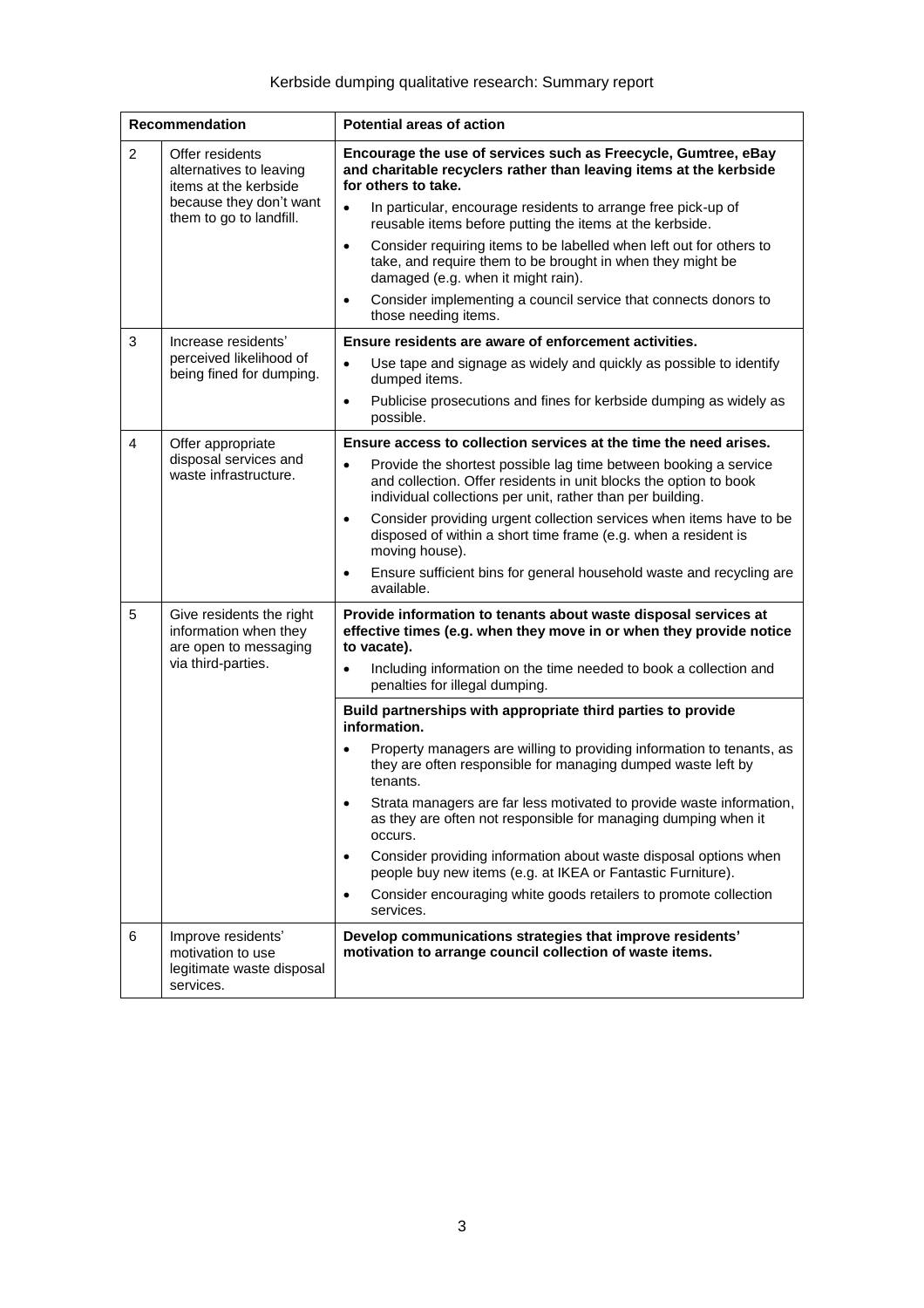# <span id="page-5-0"></span>**Drivers of kerbside dumping**

# <span id="page-5-1"></span>**What is kerbside dumping?**

Council and residents identified a number of different behaviours under the umbrella term of 'kerbside dumping'. Breaking down the problem of kerbside dumping into its component behaviours helps us understand the problem better and develop targeted interventions.

'Kerbside dumping' behaviours include:

- putting items at the kerbside for others to reuse
- leaving unwanted items at the kerbside when moving
- adding to existing piles of waste at the kerbside
- disposing of items in another council area during that council's collection time (e.g. adding to a family member's or friend's waste)
- putting items out early for a legitimate council collection
- putting out more items than are allowed for legitimate collection
- putting out items that cannot be accepted by a legitimate collection.

# <span id="page-5-2"></span>**Why do residents put items beside the kerb?**

#### **Knowledge**

- **Some residents are not aware that placing reusable items at the kerbside is illegal.** Most, however, are aware that placing waste that is not reusable and should go to landfill (e.g. bags of garbage) at the kerbside is illegal.
	- o Some assume that putting reusable items out for others to take within a certain time frame is acceptable. These residents assume that council will not take action if the items are only out for a short time and if items that aren't taken are removed by the resident.
	- $\circ$  Some are aware that kerbside disposal is illegal, because they have seen waste piles taped off or labelled as under investigation.
- **Awareness of local waste disposal services is high.** Residents are either aware of the dates of their next collections (e.g. through council- or strata-supplied calendars) or know that they can contact council to find out. Residents are also aware that they can dispose of items at the tip, although they may not have used one recently.
	- o However, there is limited awareness of the volume of waste allowed in council cleanups. Some have become aware of limits because the waste has been spray painted or not taken away, or because they have received a warning letter.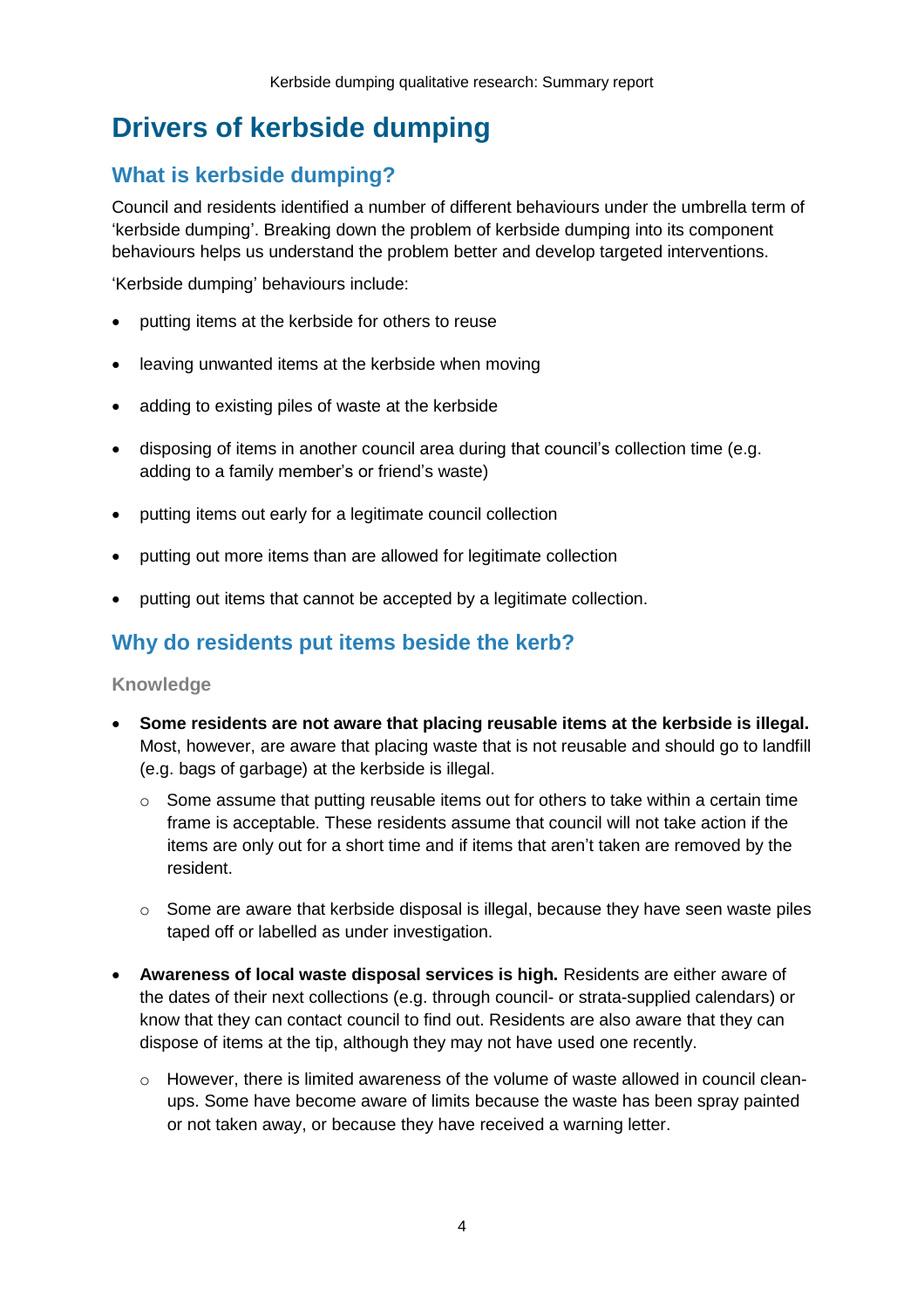- **Many residents are not aware that fines apply for kerbside disposal.**
	- o Among those who are aware of the fines, there is a perception that they are small and unlikely to be issued.
- **Most residents don't know how much it costs council** to collect items left illegally at the kerbside; if they do know they are often not very concerned.
- **Residents are in the habit of putting items at the kerbside because councils provide waste collections.** Many residents don't think about other waste disposal options.
	- $\circ$  In local government areas (LGAs) where no kerbside bulky waste collection operates, council managers report that kerbside disposal of waste is not a major problem.
	- $\circ$  Taking waste to the tip is low on the list of options residents consider when deciding how to dispose of their waste.
	- o Those who use the tip to dispose of household waste tend (anecdotally) to do so in the course of their work; for these people the tip ranks higher on the list of options considered.
- **Residents don't think they will be caught and fined for putting items at the kerbside.** This is especially true for residents of multi-unit dwellings, where dumping can be difficult to link directly to an individual or residence.
	- o Most think that council investigations will not lead to regulatory action.
	- o Illegal dumping in other locations, such as public areas or state forests, is seen as being taken more seriously by councils.
	- o Stories about kerbside dumpers being fined are rarely seen in the media or heard about anecdotally.
- **There are few external cues motivating residents not to leave items at the kerbside**.
	- $\circ$  Because councils often don't take action against kerbside dumping, residents either assume it is legal or that councils will turn a blind eye.
	- o Residents feel they won't be reported for putting items beside the kerb.

#### **Social context**

- **Putting items at the kerbside for others to reuse is viewed as being socially acceptable.** It is considered normal behaviour and is practised by many residents in areas where kerbside bulky collection services operate.
	- o This acceptability does not include items that are clearly not reusable, such as bags of garbage.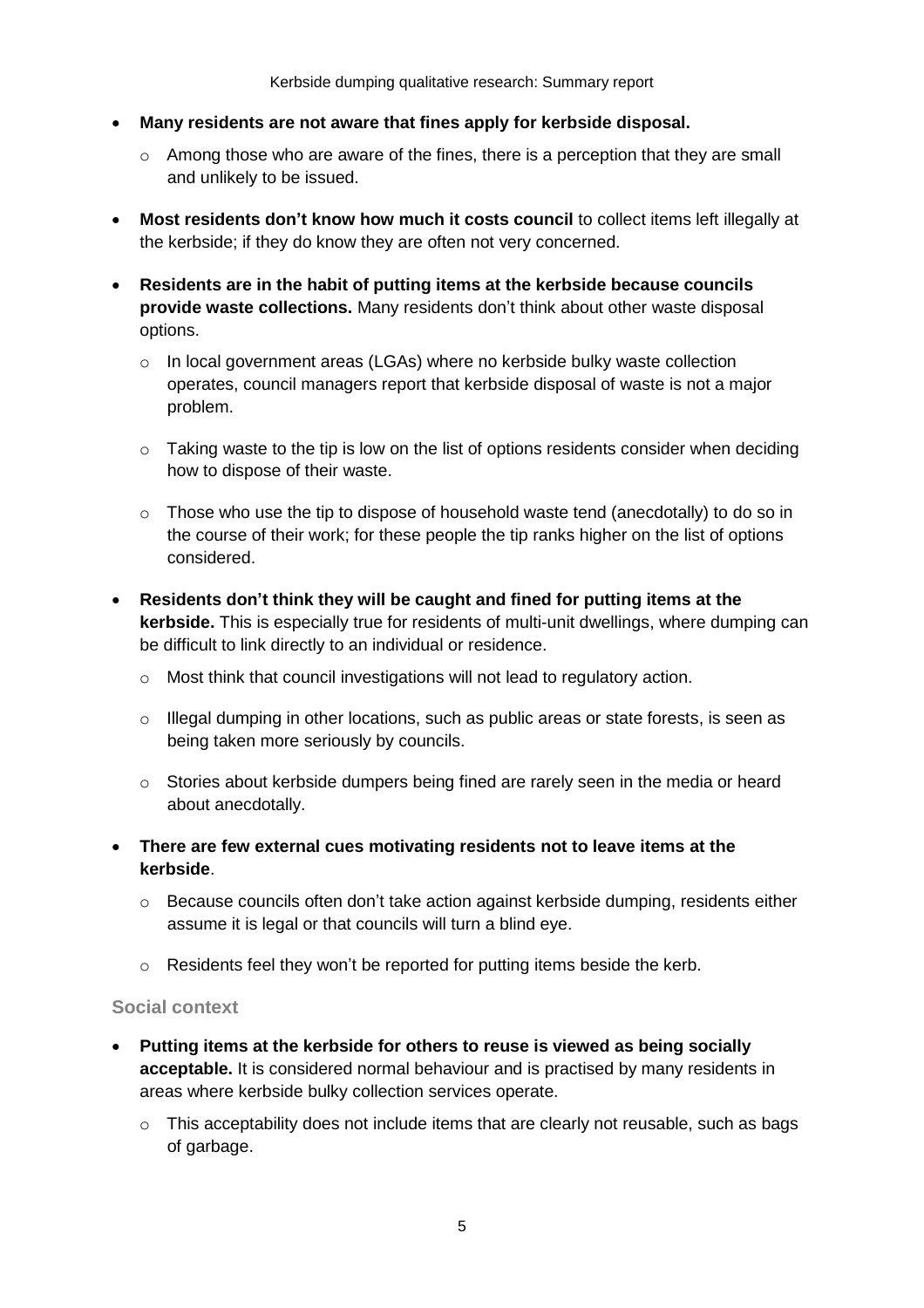- $\circ$  Residents often feel they are being socially and environmentally responsible when, instead of sending items to landfill, they leave items at the kerbside so that others can reuse them.
- **Residents' behaviour is often driven by that of their neighbours.**
	- o For example, when moving to a new neighbourhood, residents often look to neighbours for cues as to how to manage waste, rather than seeking official information.
	- $\circ$  Even when they have lived in a location for some time, residents may place items beside the kerb when others in their street have done so. Alternatively, items may be left on piles created by others in the expectation that the whole pile will be removed.
- **The social acceptability of kerbside disposal is reinforced** when items are taken away by the council or third parties without any communication that placing waste at the kerbside is unacceptable.
- **Residents don't want to report neighbours for kerbside disposal** for three reasons:
	- o Most residents have disposed of items beside the kerb at some point, and it is seen as hypocritical to report behaviour that is socially acceptable.
	- o There is a feeling that it is unneighbourly to report others to the authorities. When unacceptable behaviour is detected, residents are more likely to talk directly to their neighbours.
	- $\circ$  When told the size of fines, many residents felt they were unreasonably high and therefore would not report their neighbours.

### **Physical context**

- **Putting items beside the kerb is convenient and requires no time commitment.** Many residents feel they do not have the time to arrange services or to sell or give away items.
- **Placing items beside the kerb is free.**
- **Some residents do not have storage space** in their homes or a communal waste room and therefore need to dispose of unwanted items at the time they are generated. Residents of unit blocks, particularly, struggle with this.
- **Often, scheduled or booked waste collection services do not cater to short time frames, such as when a resident is moving house**. Booked services have a waiting period, and scheduled services happen at intervals that may not match up to when a resident needs to dispose of waste.
- **Going to the tip is difficult for some residents who don't have access to a car, ute or trailer.** For these residents, it is much easier to leave items at the kerbside.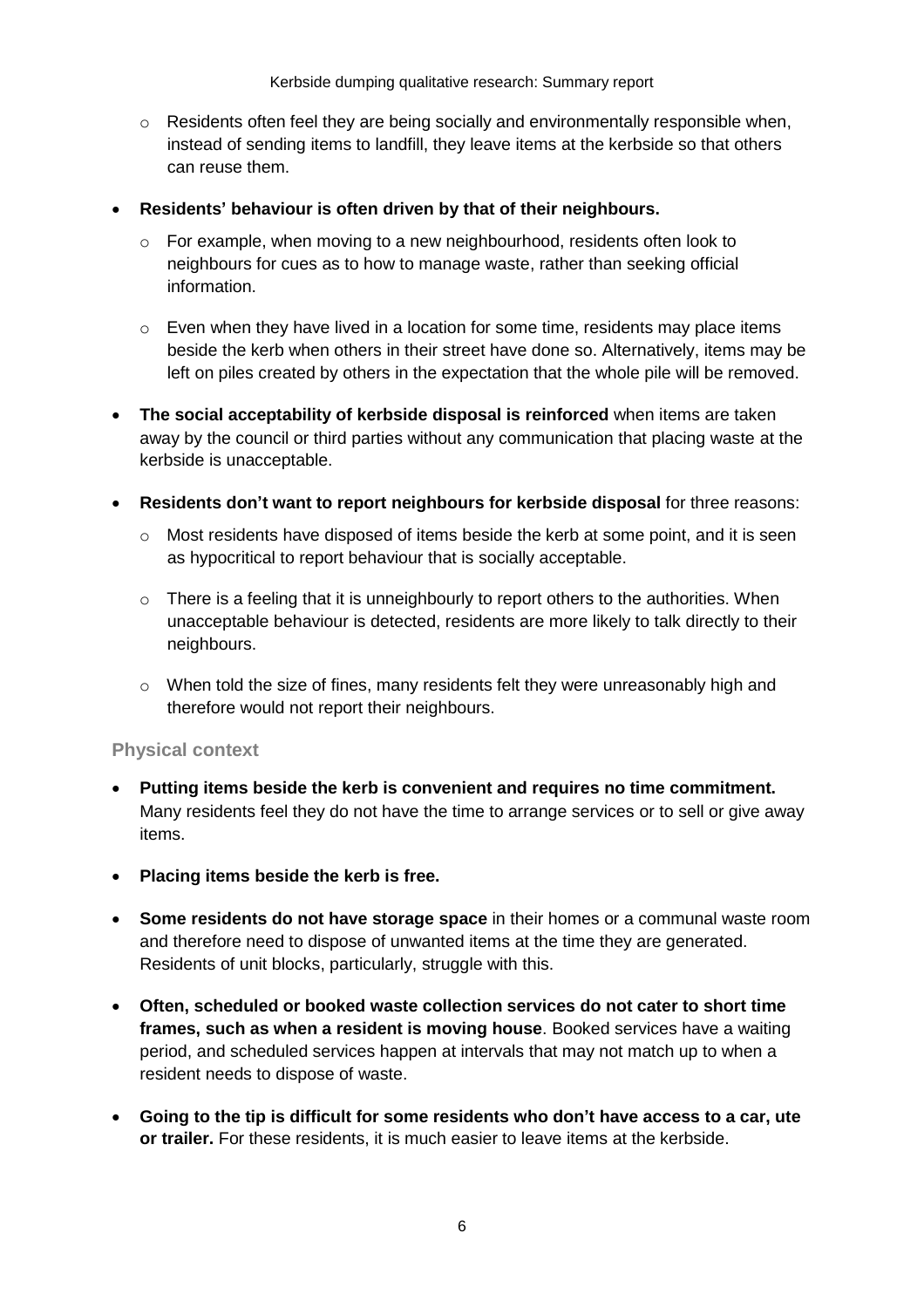# <span id="page-8-0"></span>**Detailed findings**

# <span id="page-8-1"></span>**Residents are aware of most waste services**

# **The council perspective**

The councils interviewed provided a range of bulky waste disposal services. Most provided either scheduled or booked kerbside collection services. Two councils provided tip vouchers rather than collection services for bulky items. Collection services differed in several respects, namely:

- how frequently they were offered
- the volume of waste allowed
- the waiting time between booking and collection
- how long before the collection the items were permitted to be placed at the kerbside.

Residents in group discussions demonstrated a high level of awareness of the waste disposal options available to them. Council services were particularly high on the list of options considered by residents. The options mentioned most often involved collection of items from their homes and included:

- council-run general waste and recycling collections
- council bulky waste collections (either scheduled or booked)
- leaving items beside the kerb
- selling or giving away items online through websites such as eBay or Gumtree.

A second tier of options included those used less often (such as the tip) and those seen as less socially acceptable (such as using neighbours' bins or public waste bins). Although there was a high level of awareness that transfer stations and landfills (generally referred to by participants as 'the tip') were available for their use, most respondents had not been to a tip for a number of years, if at all.

# <span id="page-8-2"></span>**Norms of kerbside disposal are well established**

#### **The council perspective**

In LGAs with scheduled or booked kerbside collections, managers generally reported that kerbside dumping accounted for a substantial proportion (sometimes the majority) of illegal dumping overall.

Managers at councils employing a tip voucher system reported a very different situation in their LGAs; kerbside dumping was not a major concern for them.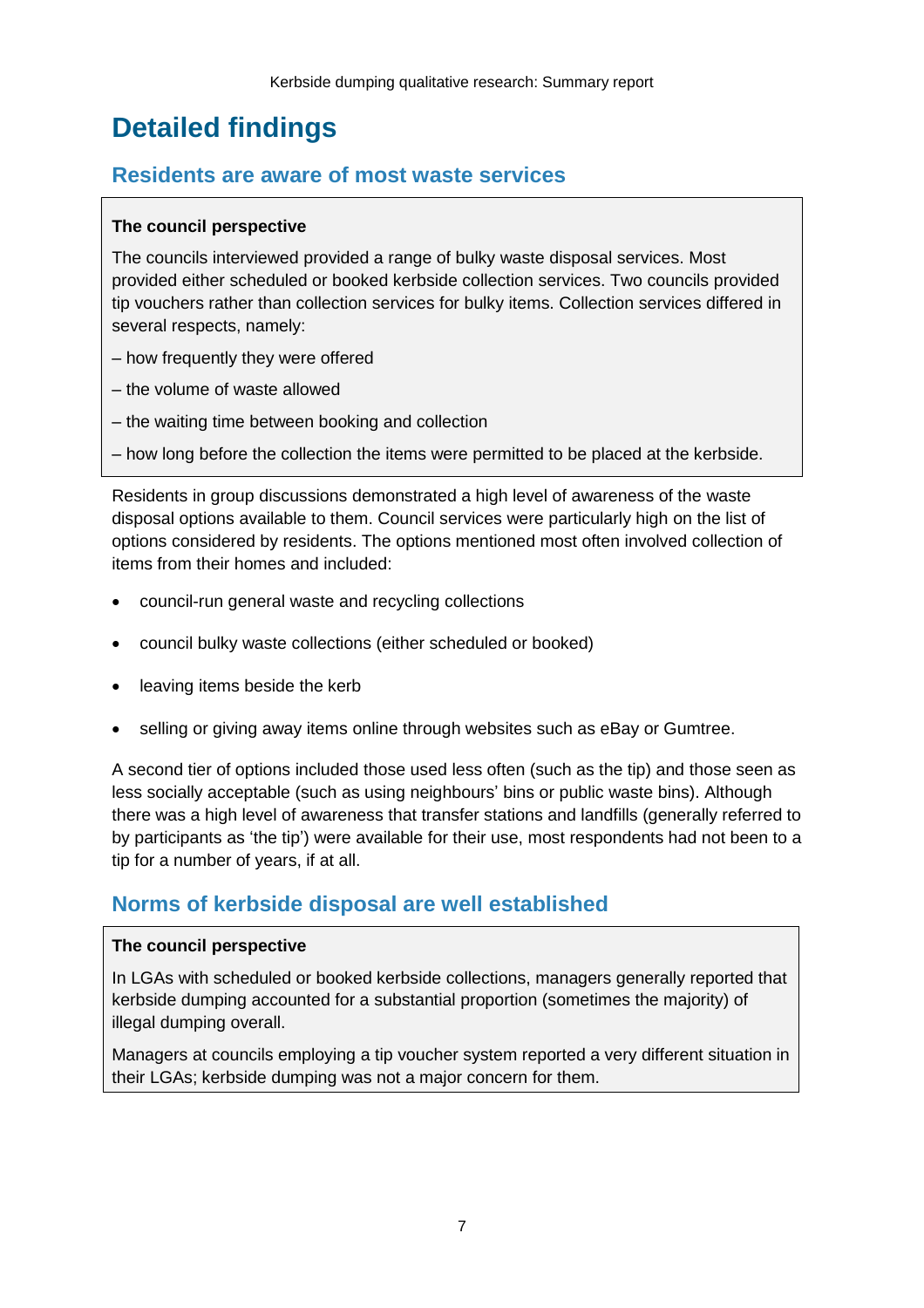*I* wouldn't say it [kerbside dumping] is a huge problem. There are a couple of areas where *people throw their rubbish, but they're usually at the end of dead-end streets.* **Manager at LGA with no kerbside bulky waste collection**

This contrast between areas with the two different systems suggests that the existence of a kerbside collection service encourages kerbside dumping. Certainly, managers in LGAs where there was no history of kerbside collection services felt that no social norm for leaving items beside the kerb had been established:

*I think they [residents] would find it strange if all of a sudden we were to introduce a kerbside collection. There might be some who used to live in councils where they had that, but up here it's not something they've ever really done.* **Manager at LGA with no kerbside bulky waste collection**

Managers in LGAs that provided collection services tended, on the other hand, to believe that their kerbside dumping was caused by people overstepping the boundaries of acceptable use of the kerbside services (e.g. putting items out before or after collection periods and adding to items placed beside the kerb by others).

#### **Leaving items beside the kerb is widely seen as acceptable**

Residents who participated in group discussions were asked to group waste disposal options into 'legitimate' and 'not legitimate' categories. There was universal agreement that services provided by the council and EPA were legitimate. Leaving items at the kerbside tended to be included in the legitimate grouping, with the caveat provided that leaving items that were 'clearly rubbish' at the kerbside was not acceptable.

Non-legitimate disposal methods included options that were seen as illegal, or that cost others money, including dumping rubbish beside the kerb, dumping items in locations other than at the kerbside, and putting items in commercial waste bins. A number of participants admitted to using 'non-legitimate' forms of waste disposal to varying degrees. These behaviours were seen as being socially unacceptable, and as such they were conducted under the cover of darkness. More commonly, participants stated that they had seen other residents disposing of items non-legitimately and believed that these behaviours were relatively widespread.

# <span id="page-9-0"></span>**Kerbside gifting is seen as a form of recycling**

Participants in group discussions often spoke about increasing consumerism and their desire to help the environment by preventing reusable items (such as old TVs or furniture) from going to landfill. Many saw potentially reusable items being disposed of in landfill as wasteful and preferred the items to be reused by others if possible. They felt that this sense of recycling was the main motivator in their leaving items beside the kerb for others to take. We term this behaviour 'kerbside gifting'.

If it's a perfectly working fridge … you might put it out the front … working or if someone could easily fix it. **Resident who lives in a single-unit dwelling**

Participants expressed little, if any, guilt at having left items beside the kerb in the past, with most expressing the feeling of having done something positive for others or the environment:

I actually put kids' bikes out and prams. And if someone's taken it, it's obviously gone to a good place. **Resident who lives in a multi-unit dwelling**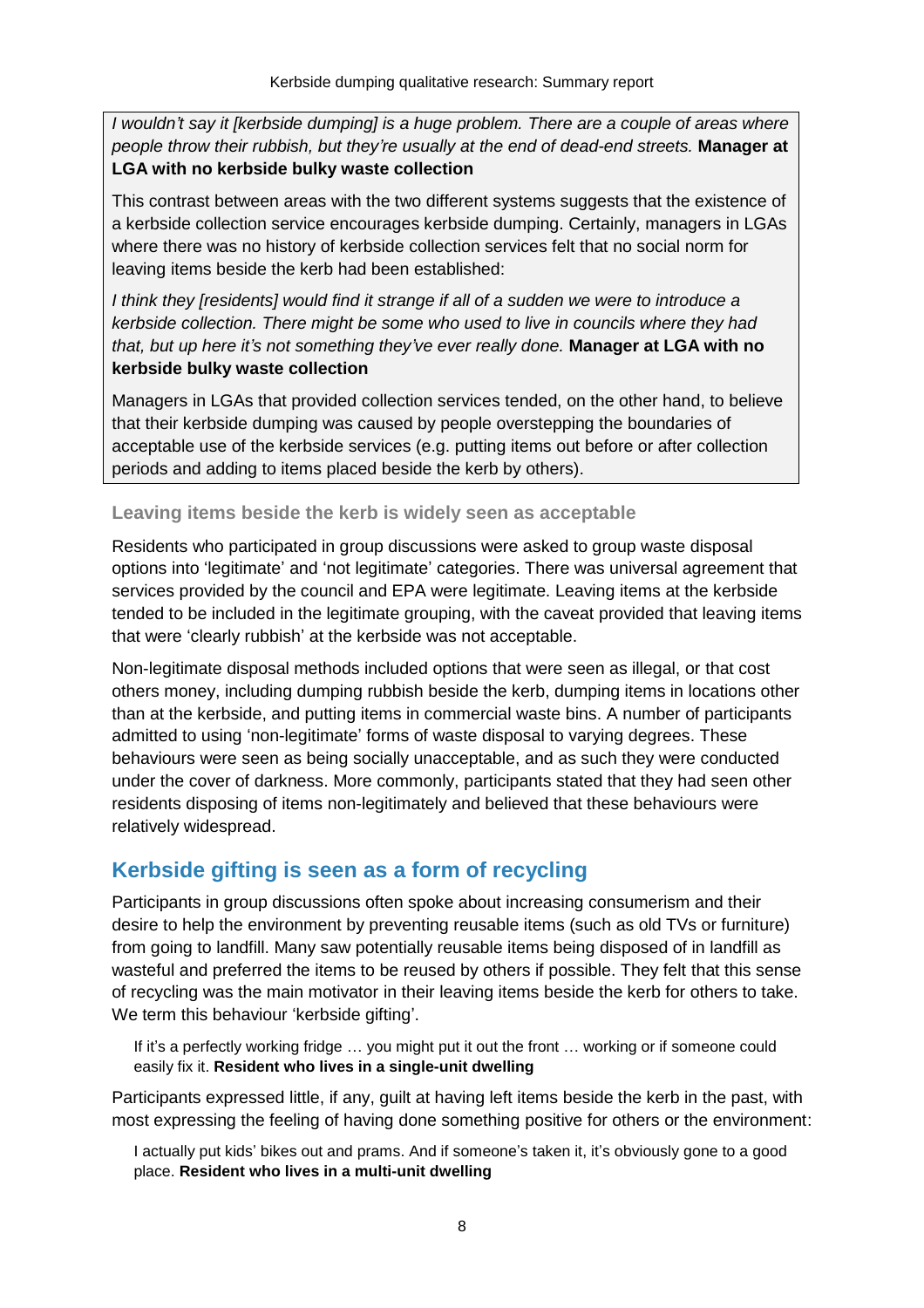We started putting signs on it, a joke, 'for a good home'. **Resident who lives in a single-unit dwelling**

**Let's be honest: it's also about cost and convenience**

While participants were very open about the altruistic motivation of their kerbside gifting behaviours, the personal benefits—although discussed—were less often seen as a key motivation. The two key personal benefits of kerbside dumping expressed by participants were:

- **It's fast:** items can be disposed of in a very short time, with no need to travel anywhere.
- **It's free:** there's no cost to the dumper.

The decision to place reusable items beside the kerb is often reinforced by the observation that items are frequently taken by others within a very short time frame. Participants who engaged in kerbside gifting often mentioned that items had been taken by other residents within 24 hours:

I put out a vacuum cleaner, went back in to get something else, came out and the vacuum cleaner's gone. **Resident who lives in a single-unit dwelling**

I've lived in Harris Park for five years. I've never come back the next day and it [the item left at the kerbside] is still there. **Resident who lives in a multi-unit dwelling**

Some participants claimed that if an item was not taken within a short time frame they brought it back onto their property. In most cases they claimed that they would then wait for, or book, a council collection to dispose of the item.

Other participants openly admitted that they left items beside the kerb for longer periods. In these cases, the items eventually disappeared, although participants often admitted that they did not know whether they had been taken by the council, commercial resource recovery operators or other residents.

# <span id="page-10-0"></span>**A grey area exists around reusable items**

### **The council perspective**

Although they did not necessarily condone kerbside gifting, councils did not see it as an issue if the resident made it clear that the item had been placed there for that purpose (e.g. by adding a sign) and subsequently took the item back off the kerbside if it was not taken by someone else within a day or two.

*There's a big culture of putting things out beside the kerb for others to take.* **Focus group participant**

As noted above, participants identified that leaving items that were clearly rubbish at the kerbside was not a legitimate way to dispose of waste. This view was shared by all participants, including those who admitted to using forms of disposal that were not universally considered acceptable.

When considering whether it was acceptable to leave an item beside the kerb, participants tended to calculate the end outcomes of their behaviour. Reuse of an item placed beside the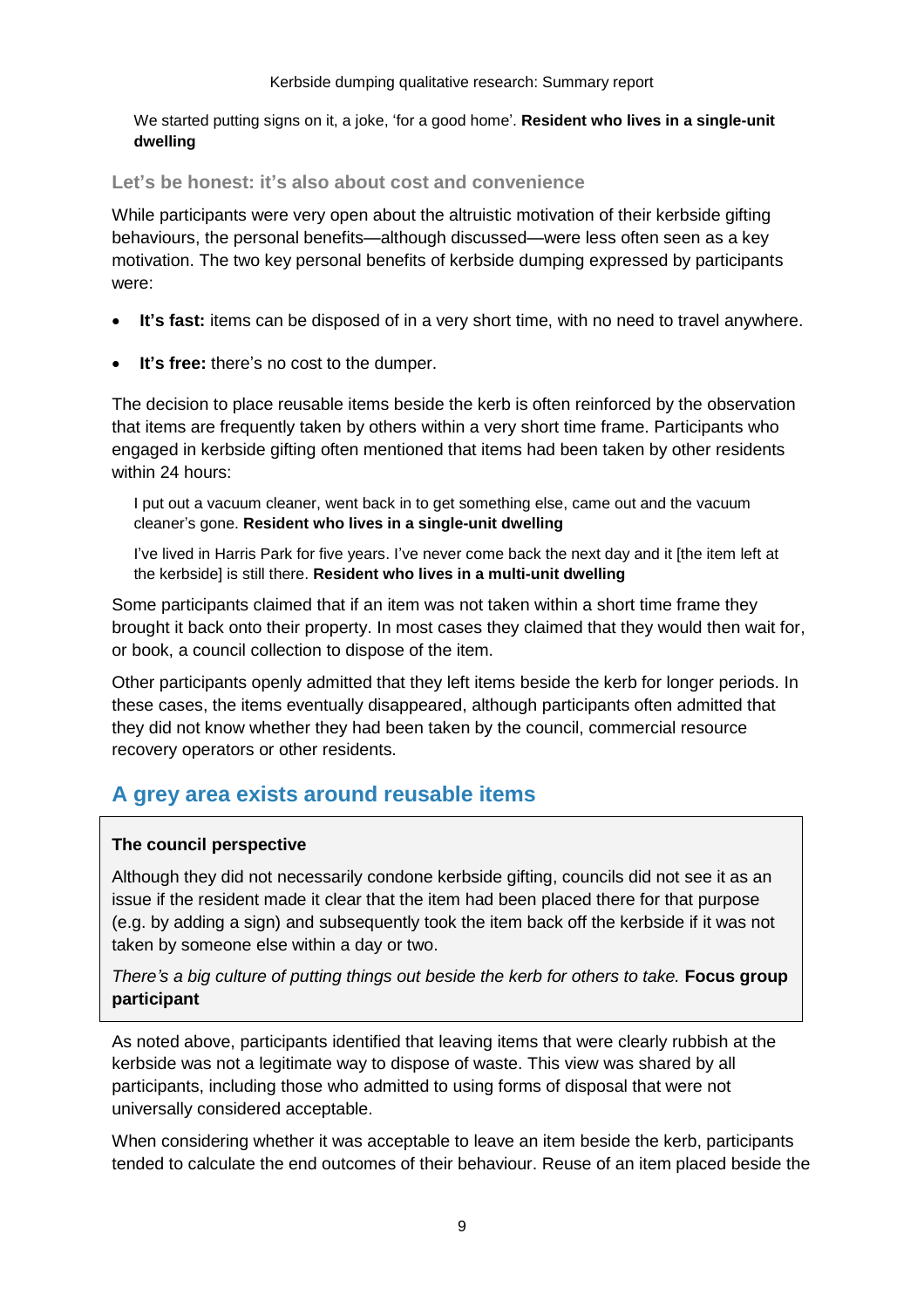kerb was generally seen as a positive outcome for both the people involved in the transaction and the environment.

It [placing reusable items out] is how communities have survived. In some senses it's fostered that sense of community. **Resident who lives in a multi-unit dwelling**

Many participants noted that there was a grey area centring on items that might be taken by others for reuse but that (equally) might not. Such items were not clearly reusable and were unlikely to be taken away from the kerbside by other residents in a short period of time. Examples included:

- appliances that were not currently working but could be fixed
- old trampoline frames
- scrap metal that might be of value to a dealer.

Participants often held the view that an object's worth was subjective. That is, although one person may think an item is rubbish, the resident who has placed it beside the kerb genuinely believes that it may have value to someone else. This perception is supported by sentimentality. Although an item might require a considerable amount of effort to bring it to working order, this sentimentality meant that, in the opinion of the resident who placed it beside the kerb, the repair work might be done by somebody else.

People have different ideas about what's reusable. You might think something's good to take away, [but] your neighbour might think it's bad for the environment or something. **Resident from a multi-unit dwelling**

Some participants felt that they had a clear understanding of where the line was drawn between waste and reusable items. In cases where items that the participants felt were rubbish had been placed beside the kerb, participants felt that the person who had placed them there was also aware of this. They suggested that the person dumping the items was simply being lazy and using the idea that the items were reusable as an excuse to dump:

There's a clear distinction between what's rubbish and what's not. **Resident from a multi-unit dwelling**

There's a difference between putting out crap that no one's gonna want and putting out stuff that's usable. **Resident from a single-unit dwelling**

Most participants stated that they would bring items back in from the kerbside if they were not taken by others within a day or two:

If it is there at night I bring it [i.e. the reusable item] back in and try again the next day. Otherwise I just wait for a council collection. **Resident who lives in a multi-unit dwelling**

However, most participants also reported that this situation was rare, as items were almost always taken away before they needed to be taken in.

#### **Outside the 'grey area'**

As noted earlier, there were a number of scenarios in which residents saw leaving items beside the kerb as obviously unacceptable or illegal, or both. The scenarios outlined in Table 2 were seen as being clearly outside the 'grey area'.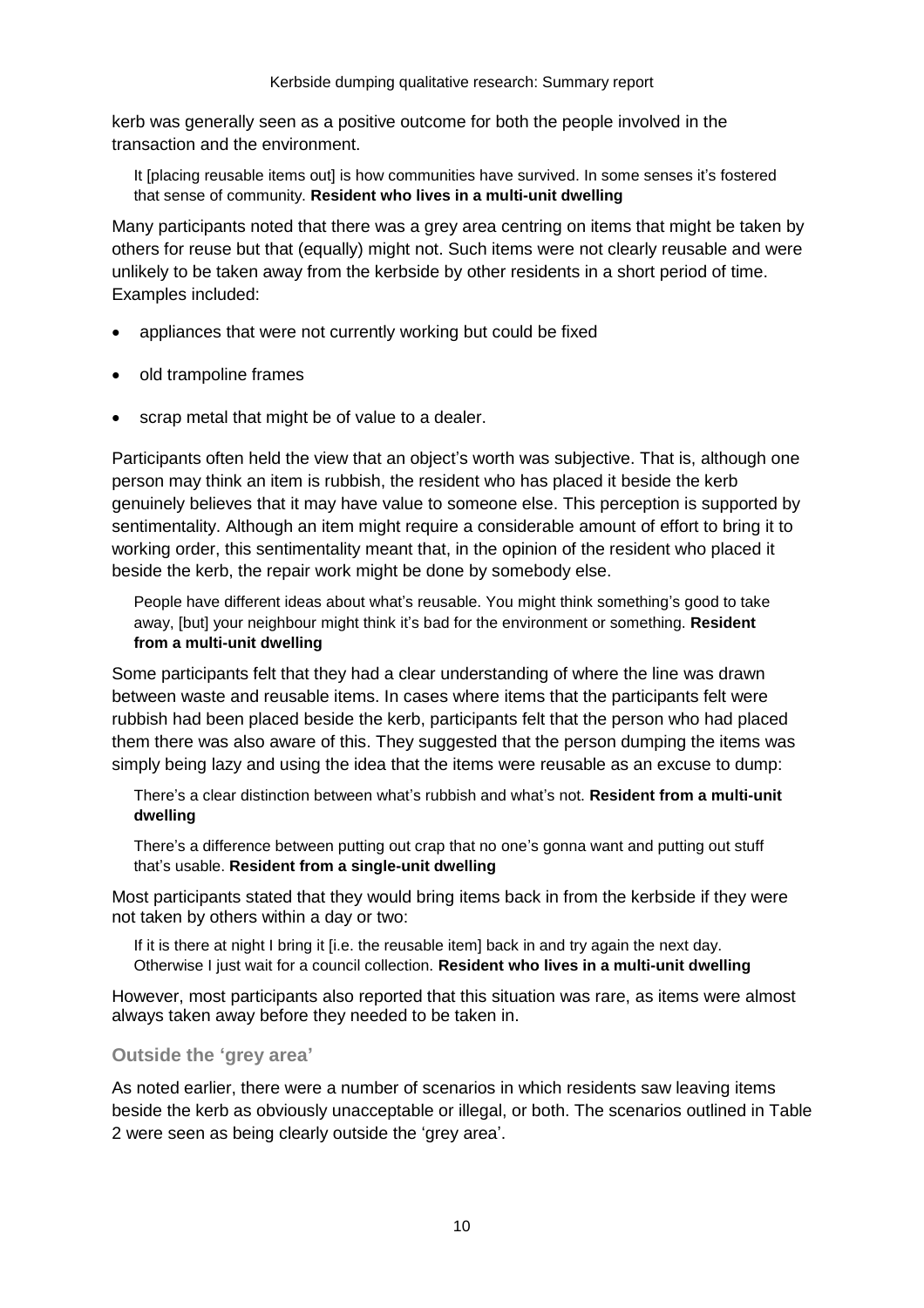| <b>Scenario</b>                                                                                                   | <b>Description</b>                                                                                                                                                                                                                                                                                                                                                   |
|-------------------------------------------------------------------------------------------------------------------|----------------------------------------------------------------------------------------------------------------------------------------------------------------------------------------------------------------------------------------------------------------------------------------------------------------------------------------------------------------------|
| Kerbside dumping of items that should clearly go<br>to landfill                                                   | Any items that were clearly waste for landfill were seen<br>by most participants as unacceptable. Such items<br>included anything that would normally be disposed of<br>via the weekly general waste or recycling collection.                                                                                                                                        |
| Kerbside dumping of hazardous waste                                                                               | Dumping of hazardous materials was seen by<br>participants as the worst form of kerbside dumping<br>owing to the potential harm caused by such waste. No<br>situations were identified in which this would have been<br>considered acceptable.                                                                                                                       |
| Leaving waste on a street other than your own<br>(possible exception: during a council collection<br>period)      | Taking waste to a street other than your own was seen<br>by most participants as unacceptable. Several<br>participants had experienced this type of dumping on<br>their own streets and were angry that the waste had<br>simply been left there for them to deal with.                                                                                               |
|                                                                                                                   | Tempering this view slightly, some participants felt that<br>doing this during council collection time could be<br>acceptable if the location where the waste was left had<br>a collection schedule different from the dumper's.<br>Although it was acknowledged that the council was<br>unlikely to endorse this activity, some felt it was socially<br>acceptable. |
| Kerbside dumping in LGAs where there is no<br>council-run collection, so that no kerbside disposal<br>norm exists | Interviews with council managers in LGAs with no<br>established council kerbside bulky waste collection<br>revealed that it was likely that the lack of a social norm<br>encouraging residents to leave waste beside the kerb<br>would cause such behaviour to be unacceptable to<br>others.                                                                         |
|                                                                                                                   | However, note that there is no direct evidence of this<br>from interviews with residents, because all of the group<br>discussions were run in Sydney LGAs where collection<br>services were provided.                                                                                                                                                                |

**Table 2: Scenarios seen by residents as being outside the 'grey area' of kerbside dumping**

# <span id="page-12-0"></span>**Urgency can lead to dumping**

Two scenarios were highlighted by participants as situations in which they felt they had no option but to leave items beside the kerb:

- when vacating a property
- when there was no space in their homes and the council collection was some time away.

In both of these scenarios, a kerbside-gifting mind-set was often applied to the dumping behaviour, as items were thought to be useful to other residents. The fact that going to the tip was not seen as an option in these scenarios shows how far outside the respondents' priorities this option was for many people.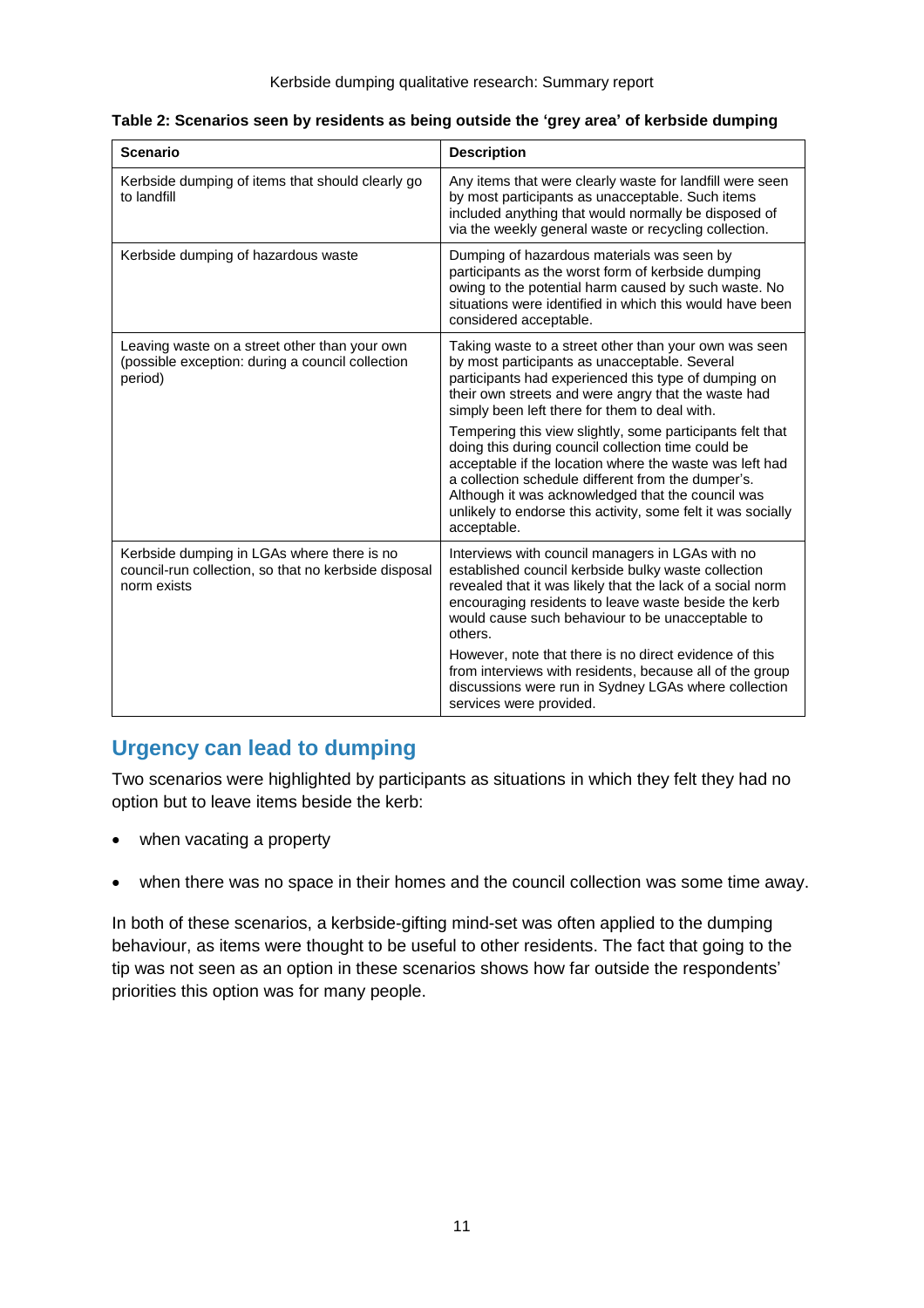**Vacating a property**

### **Property managers' perspective**

Property managers deal with kerbside dumping regularly, with most estimating that between 10% and 20% of tenants vacating rental properties in multi-unit dwellings dump waste beside the kerb outside the block. Property managers are motivated to provide information on dumping to tenants in order to save themselves time and effort by minimising issues with dumped items when the tenants move out. Strata managers, in contrast, are often reluctant to engage in communications around kerbside dumping. They see it as the management responsibility of the tenant, owner, land agent or council.

Some of the property managers interviewed provided their own information about waste disposal options to tenants. The main reason they do this is to avoid dealing with kerbside dumping by their tenants. However, both property and strata managers felt that information from the council or EPA held more weight with tenants than information provided by the property or strata manager.

Property and strata managers felt that communications to tenants should both provide clear information on how to dispose of bulky waste and deter waste dumping by increasing the perceived likelihood of offenders being caught and fined.

Some participants expressed frustration at residents leaving unwanted items beside the kerb when moving out of a property. Few of the participants admitted to this, but many had experienced it from their neighbours:

My neighbours recently moved and they left all this crap there and it's just pissed me off. **Resident who lives in a single-unit dwelling**

Of those who admitted dumping items when moving, one justified the behaviour by saying that she had paid her rates and the council would collect the items. No guilt was associated with the action of dumping (in this case a mattress), as she has seen others do the same thing previously.

As suggested by property managers, participants confirmed that the underlying reason for dumping when vacating a property was a lack of planning for waste disposal. Alongside the stress of having to find a new home and making the necessary arrangements, waste disposal was a low priority:

There's so many things on his mind; he's moving house, the costs. So he just dumped it. **Resident who lives in a multi-unit dwelling (response given during a role-play exercise)**

Some participants mentioned having to wait for extended periods for a collection after it had been booked. If they hadn't booked the collection in time, they would be forced to leave items beside the kerb. Residents suggested that an urgent collection service—specifically for people moving out—was needed to solve this problem:

If backpackers want to move out, even after a month, the council should have a service, ideally a free service, where you can ring. And then none of this [kerbside dumping upon moving out] would happen. **Resident of a multi-unit dwelling who was from a culturally and linguistically diverse background**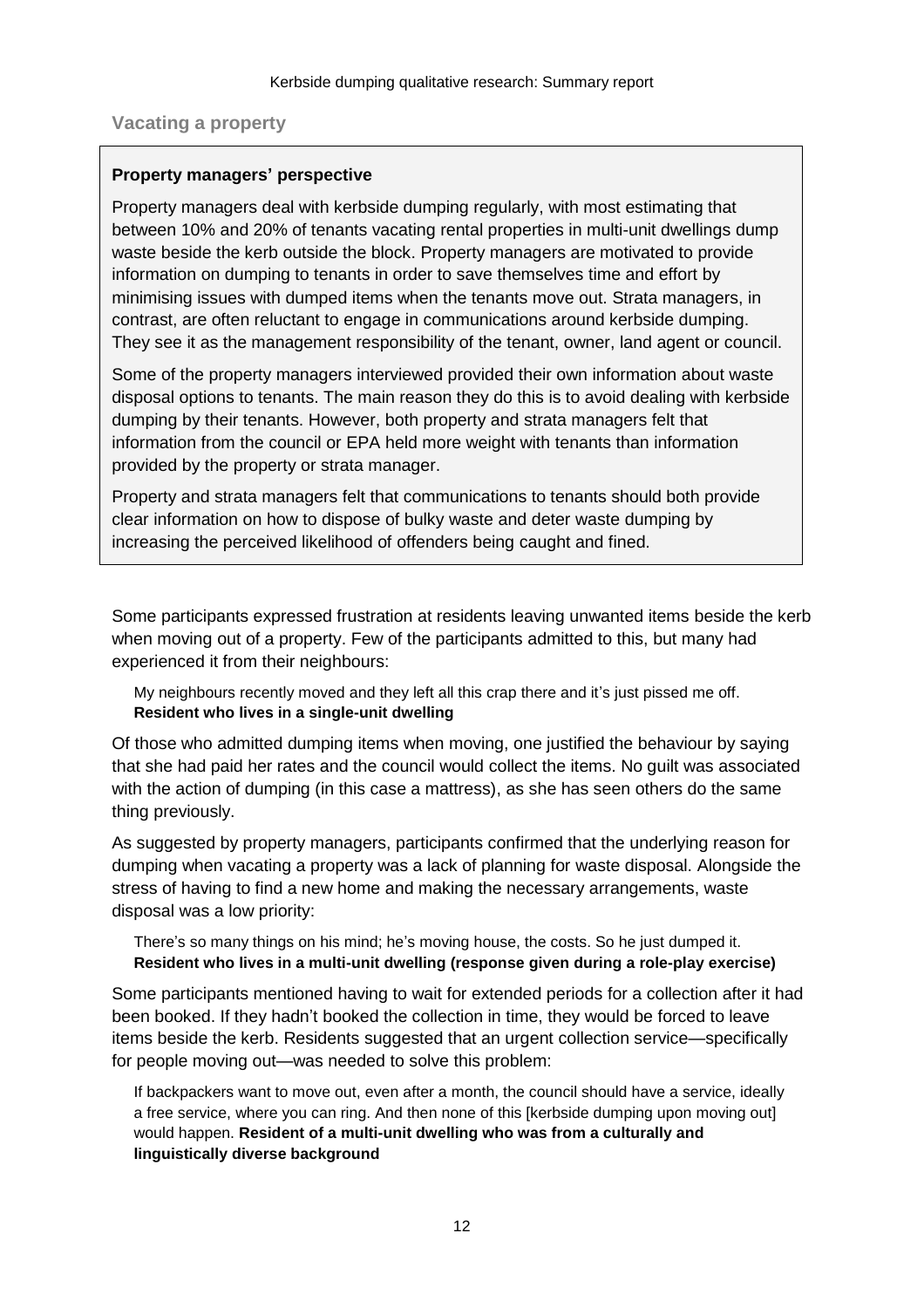### **Lack of space**

A few participants who lived in multi-unit dwellings stated that the limited size of their apartments meant that, if they purchased a new piece of furniture or an appliance, the replaced item would have to be left beside the kerb if no council collection was imminent. This issue was not reported by those who used booked council collection services.

A few participants in newer multi-unit dwellings noted that they had waste rooms or areas where they could store bulky items. Those who mentioned waste rooms indicated they used them for storing large items when needed. However, some of these participants had also left items beside the kerb, suggesting that the need to dispose of the items was still a challenge for them despite the presence of additional storage space.

# <span id="page-14-0"></span>**Removal of items reinforces behaviour**

Removal of dumped waste by councils without any notification that it is illegal appears to reinforce the view that the kerbside is an appropriate place to dispose of waste.

Some participants who admitted to leaving items beside the kerb for extended periods noted that the items were taken away eventually. When pressed by the moderator about who had taken the items (i.e. other residents, commercial collectors or the council) they generally admitted in many cases that they were uncertain. These participants often expressed satisfaction that the item was no longer their problem, and they tended not to feel any guilt associated with the mode of disposal (because they assumed that the item had been reused or recycled).

It therefore appears that by removing dumped waste without notifying residents of the illegality, councils reinforce dumping behaviour in two ways:

- For those who are unaware that the dumping is illegal, the behaviour appears to be a convenient and legitimate disposal method.
- For those who are aware of the illegality, the idea that the council is unwilling or unable to prosecute kerbside dumpers is reinforced.

### **Investigation tape and signage**

Some participants had seen dumped waste with tape around it and signage such as 'under investigation', and they felt that these markers clearly demonstrated the illegality of dumping waste. However, as a reflection of the lack of clarity around how the law sees dumped waste, it was often felt that there were too few indicators of the illegality of dumping.

Most participants had not seen signage or tape indicating that waste had been illegally dumped. Those who had seen these markers often felt that, although the markers indicated that an investigation was under way, the dumpers would most often escape regulatory action.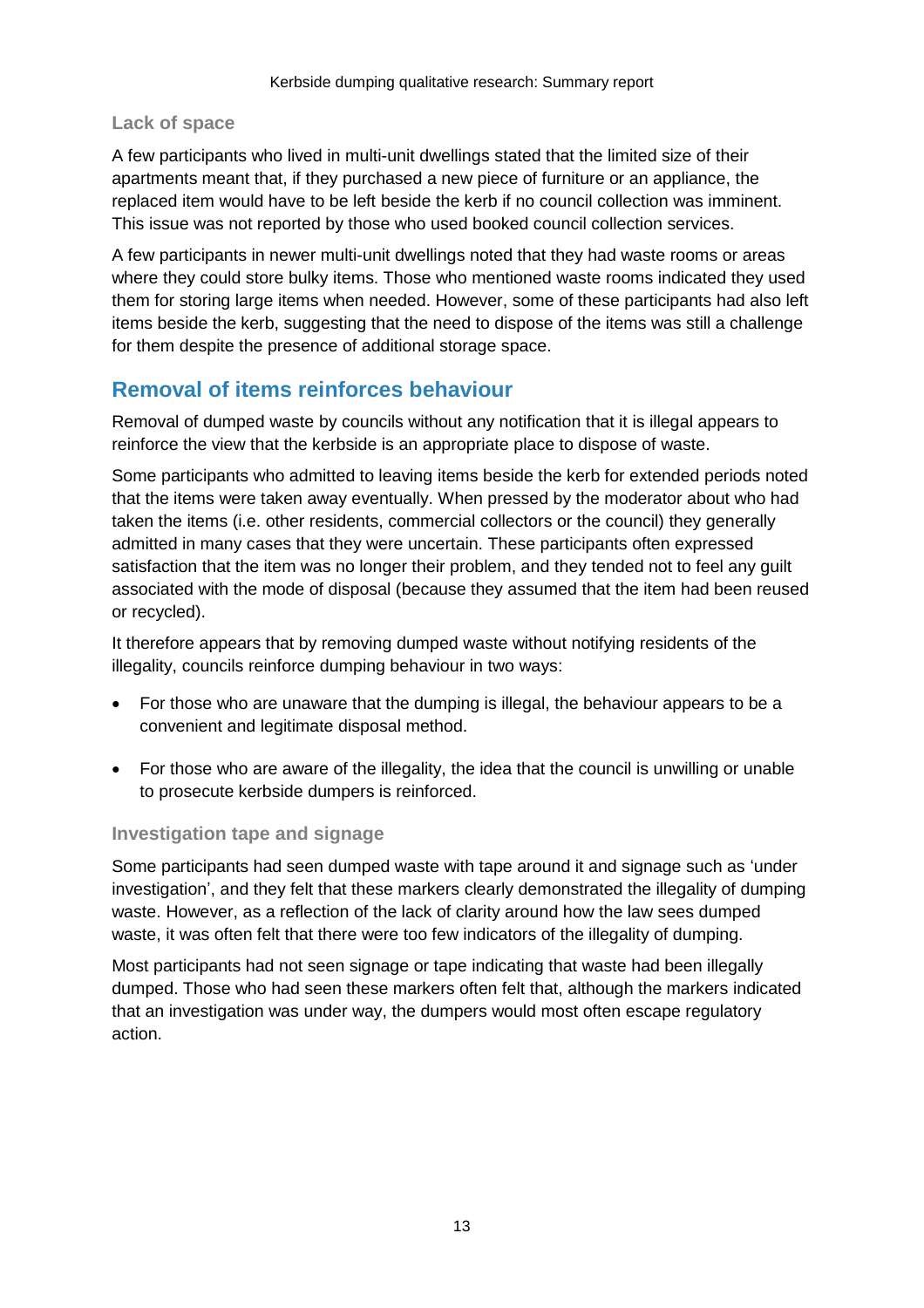# <span id="page-15-0"></span>**Consequences are unlikely**

## **The council perspective**

All the managers interviewed saw the process of identification of dumpers as extremely difficult, and they reported that their councils experienced low success rates in attempting to make such identifications. In most cases, unless waste contained evidence of an address or there was a witness to the dumping, councils did not launch an investigation. This was particularly the case for regional councils or those in less populated areas, which often lacked the resources to be able to investigate:

*A witness is only there 2% of the time … you wonder if there's even any point in going out to investigate.*

Furthermore, some noted that those who dumped were likely to plan carefully and remove anything from the waste that was potentially incriminating:

*People are very smart, and they don't leave anything in there that's going to trace it back to themselves.*

Some managers noted that they had had more success identifying kerbside dumpers living in single-unit dwellings than those in multi-unit dwellings. This was most often the case when the waste was placed out the front of the single-unit dwelling. The dumping behaviour identified in these cases usually involved items being left beside the kerb too far in advance of, or after, a collection date.

The exception to this was when a tenant was moving out of a multi-unit dwelling and left their waste at the kerbside. Investigators could then contact the real estate agent to get the details of the likely offender. However, in a lot of cases the real estate agent had no forwarding details, meaning that the investigation could not be taken any further.

Despite efforts to remain anonymous in their kerbside disposal activities, most participants felt that it was unlikely that they would be caught and fined for leaving items at the kerbside. This perception arose for several reasons:

- Kerbside dumping had been observed by most participants on a regular basis without any hint that it had been detected or punished by council. Participants generally thought that, even if it was technically against the law, councils would turn a blind eye to kerbside gifting as long as the items were not left beside the kerb for an excessive amount of time.
- Participants felt that it was unlikely that their neighbours (especially in the case of those living in multi-unit dwellings) would detect their dumping behaviour and report them to council. Most felt that, if an individual was not observed dumping and there was nothing within the dumped items that could identify them, then there was almost no chance of them being caught. Some participants even expressed incredulity that dump sites that had been highlighted with investigative tape would yield prosecutions.
- Some participants also noted that cases of dumping were rarely—if ever—reported in the media. Certainly, none was aware of cases of kerbside dumpers being prosecuted, although some were aware of prosecutions in high-profile cases of industrial-scale dumping in national parks or dumping of asbestos in public places.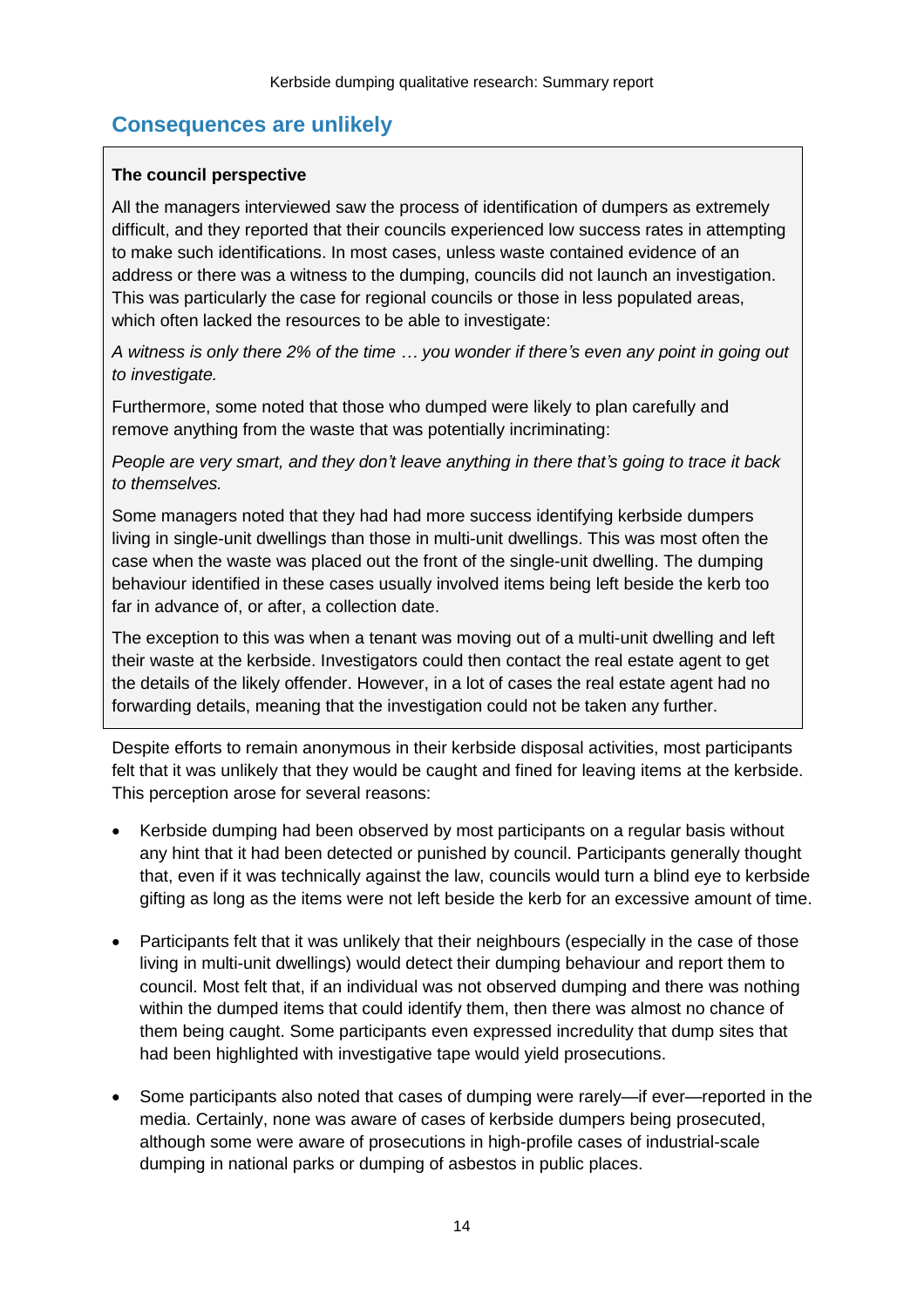In addition, although the existence of taped-off dump sites demonstrates that kerbside dumping is being investigated, it does not provide evidence of any consequences for the dumpers.

Despite kerbside dumping often falling inside the 'grey area' and being seen as socially acceptable via the kerbside-gifting mind-set often applied by dumpers, many participants admitted that they often took measures to ensure that they would not be seen putting items beside the kerb. Through this furtive behaviour, respondents implicitly acknowledged that they might be judged more harshly by others than by themselves for dumping.

We actually put all our big furniture and stuff on our front pathway. It usually goes overnight ... it sounds really bad, doesn't it? **Transient resident**

#### **Most are unaware of the size of fines**

Most participants were unaware of the size of the fines for dumping beside the kerb, with many assuming that the fines would be relatively light (i.e. in the vicinity of \$100 to \$300). They were surprised when informed that the fines were significantly greater than this, and some refused to believe that the maximum fine would be applied.

I can tell you right now no one will ever be fined seven and a half thousand dollars! **Resident who lives in a multi-unit dwelling**

#### **… but knowledge acts as a deterrent**

On the other hand, some participants expressed surprise and concern about the penalties and avoided placing items beside the kerb for that reason. Some of these participants stated that the size of the fines would be a deterrent for them:

My biggest concern [about leaving items beside the kerb] would be penalties, if I got into trouble. **Transient resident**

They need to advertise and say 'people get caught, this is the fine', and it has to be a hefty fine, too. **Resident who lives in a multi-unit dwelling**

#### **Residents are reluctant to report each other**

Participants were almost universally unwilling to report kerbside dumping by their neighbours, except in extenuating circumstances. In cases where participants felt that items had been dumped, they reported speaking to the neighbour rather than calling the council. Calling the council was generally seen as an unwelcome escalation of the situation.

Participants who had intervened when their neighbours had dumped items that were clearly outside the 'grey area' often spoke of taking an educational approach, particularly when the neighbour was a new immigrant. In many cases, these neighbours were given the benefit of the doubt if the participants suspected that the neighbours were simply unaware of the issue. A number of participants reported that neighbours had appreciated the advice and had stopped dumping rubbish.

We actually go and tell them, this is not on. Dump it on your place ... just don't put it there. **Resident of a multi-unit dwelling who was from a culturally and linguistically diverse background**

Five main reasons to not report neighbours were identified by participants: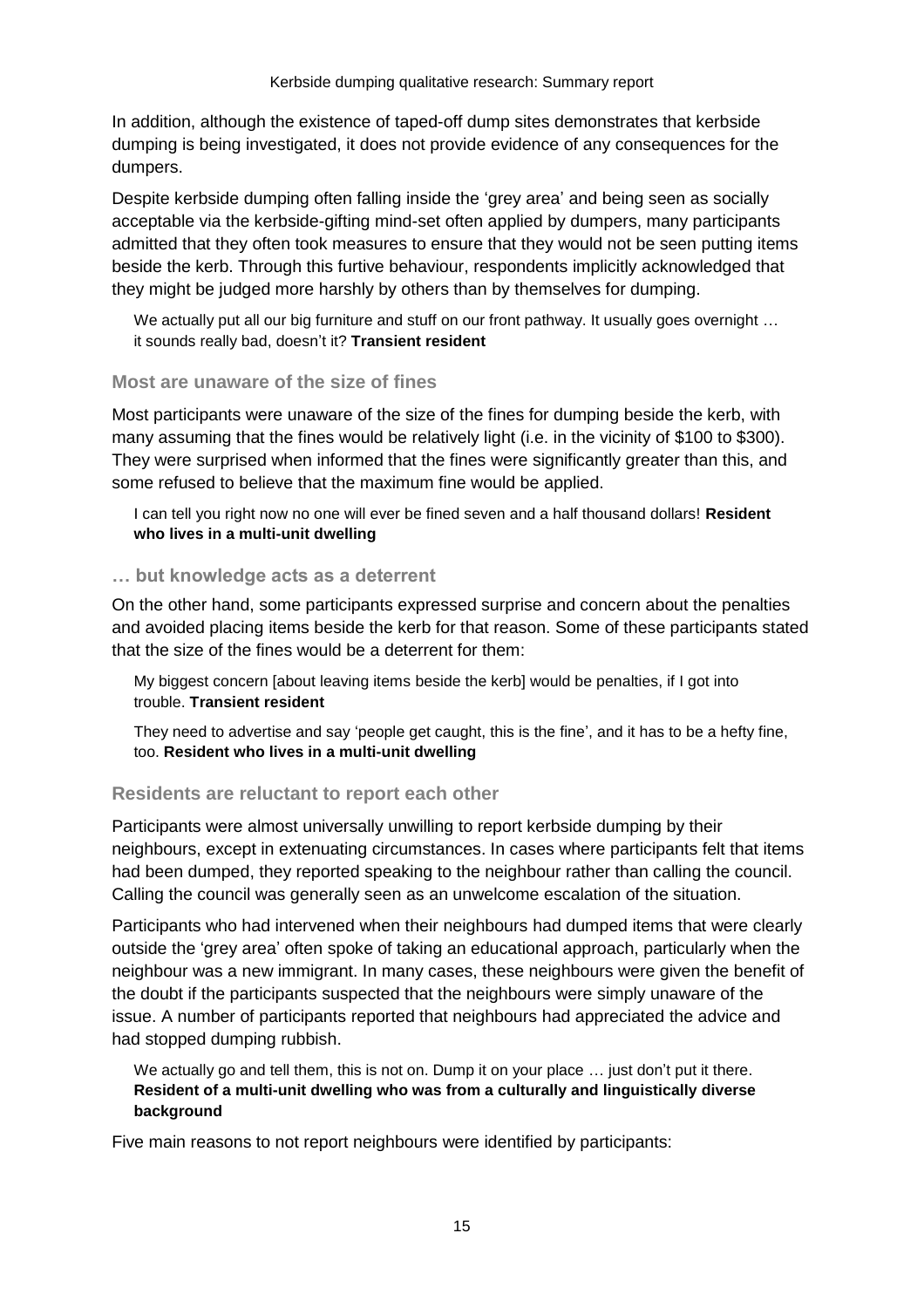Kerbside dumping qualitative research: Summary report

- Because a social norm has been established whereby most residents will leave items beside the kerb at some point, participants felt it would be overly harsh to report or judge others for dumping.
- Many did not want to be responsible for their neighbour receiving a fine or other penalty. When participants were informed that the fines for kerbside dumping could be as high as \$7000, they became even more unwilling to report their neighbours' dumping behaviours, with many feeling that the size of the fine was unwarranted.
- Many wished to avoid the altercations that might arise if the neighbours were to discover they had reported them.
- Some also noted that, as booked collection services have become more prevalent, it is difficult to tell whether items are being dumped or left out for collection.
- Some believed that little would come of reporting kerbside dumping owing to the difficulty in proving who had dumped the items. As a result, they believed that there was no point in reporting.

# <span id="page-17-0"></span>**Residents know how to find waste service information**

Most participants recognised that if they needed to find out about waste services they could simply contact the council by telephone or visit the council's website. Many participants had contacted their councils to book kerbside collections or inquire about dates of scheduled collection services. Others, although they knew that this was an option, had not felt the need to inquire about specific services, even when they needed to dispose of bulky items.

Many residents were aware that they could contact their councils directly. Their awareness of the range of services usually came from:

- council-supplied information: flyers or pamphlets and websites
- property or strata managers (but most often council)
- social norms (observing other residents)

# <span id="page-17-1"></span>**Conclusions**

In summary, the research identified several key factors that motivated residents to place unwanted items at the kerbside:

- Placing items at the kerb that could be reused by others was viewed as normal and socially acceptable.
- Kerbside disposal was seen as a free, environmentally friendly way for items to be reused and the most convenient way to dispose of items.
- Many residents were not aware of the fines for placing items at the kerbside, and if they were aware they thought it was very unlikely they would be caught or penalised.

The research identified strategies for councils to help reduce kerbside dumping behaviours: